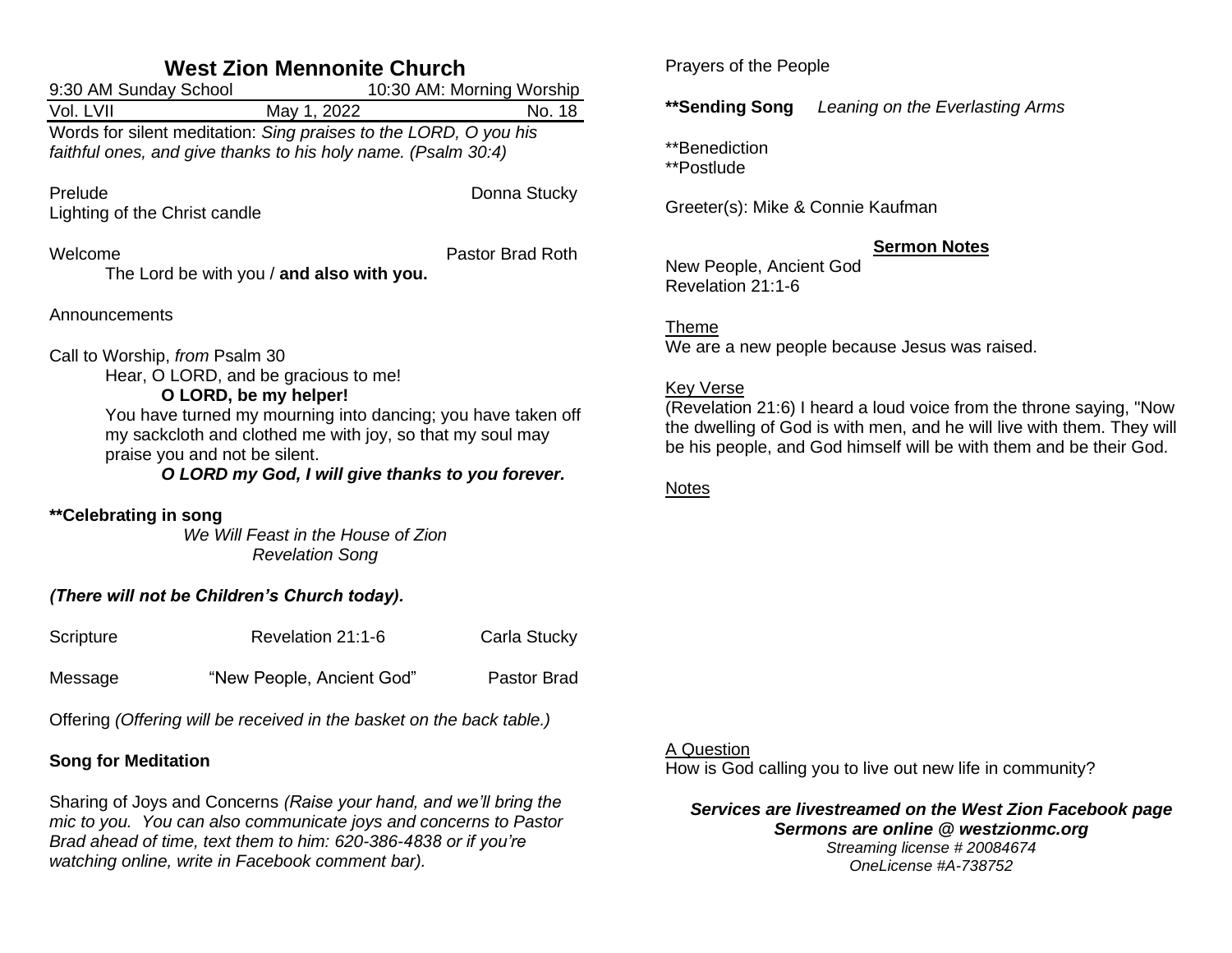# **Sunday, May 8, 2022**

**10:30 AM:** Worship Service **Message**: Pastor Brad **Worship Leader**: Pastor Brad **Accompanist**: Carla Stucky **Scripture**: Elijah Roth **Greeter(s)**: Will & Ellen Kaufman

# **Coming Events**

- May 11: Women's salad supper
- May 14: Mdge High School graduation 2:00 pm
- Goessel High School graduation 4:00 pm
- May 15: Bethel College commencement 4 pm
- May 16: Mdge 8<sup>th</sup> grade graduation 7:00 PM
- June 4: Prepare and serve chalupa meal for Black Kettle
- June 5: Pentecost celebration, with communion and anointing

**Our Mission**: God calls us into community to worship God and follow Jesus through the power and guidance of the Holy Spirit.

> **Pastor Brad Roth** Pastor's Cell: 620-386-4838 Pastor Brad's email: bradroth@westzionmc.org

> > **Secretary Carla Stucky's hours**: Thursdays 1:00-4:00 pm

> > > Church: 620-345-8143 Carla's cell: 620-386-0414

Church's email: secretary@westzionmc.org Website: www.westzionmc.org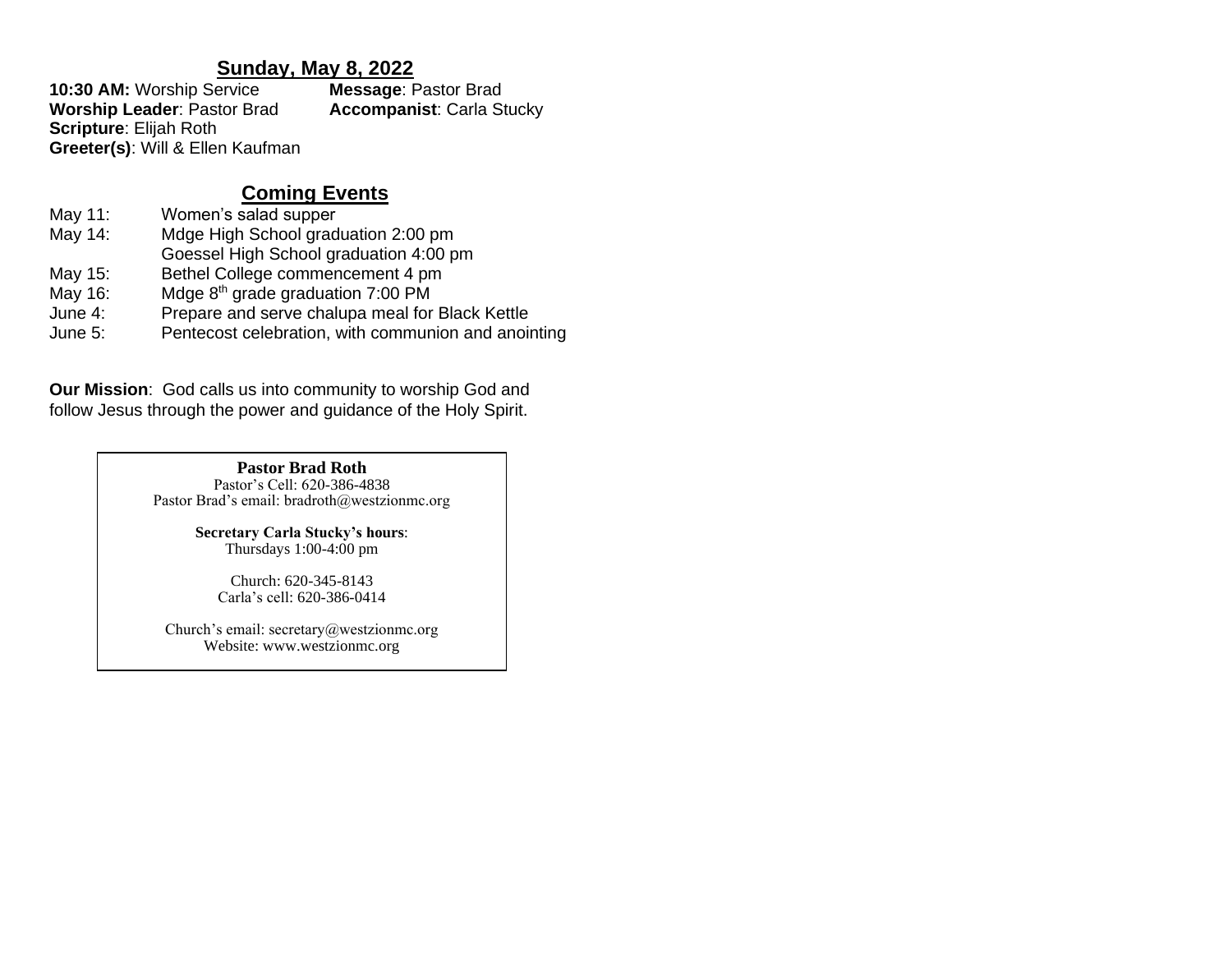# **West Zion Announcements**

## Please have all bulletin announcements to the office by Thur. noon.

1. The Easter season is a time of **celebrating the resurrection of Jesus** that runs till Pentecost on June 5. Each week, Pastor Brad will teach on how our lives are made new because of Jesus' new life. Where are the places you're ready for God to begin something new in your life?

2. June 5 is **Pentecost,** the day we celebrate God pouring out the Holy Spirit upon the church! We will share communion and have a time for anointing with oil for healing, hope, and inspiration. May Almighty God refresh and revive us with his Holy Spirit once again!

3. **Save the Date**: All women and girls are invited to come hear Rebecca Lewis-Pankratz speak at the annual Salad Supper on Wednesday, May 11. Rebecca works with both communities and schools across the US to truly solve poverty and heal trauma. Rebecca fought her way out of poverty and the trailer park in 2011 with three young sons. She is a Co-Founder of the ESSDACK Resilience Team and, along with her team, has been walking alongside over 100 K-12 schools, equipping their staff as they journey toward becoming trauma-informed. Come hear her inspiring story and invite a friend! More details to follow.

4. The Associated Ministries of Moundridge Vacation Bible School Committee is looking for someone to **organize and lead Vacation Bible School** for our community this summer. A stipend of \$500 is available for someone to make that happen! Please contact Brad Roth at 620-386-4838 if you are interested or if you have any questions*.*

# **General Announcements**

5. This May and June **Everence** will hold Medicare and Social Security workshops. The Medicare workshop (Tuesday, May 10 at 6:30 p.m.) will include when and where to sign up for Medicare, what Medicare covers, plus an explanation of Medicare Parts A, B, C, and D. The retirement income workshop (Tuesday, June 7 at 6:30 p.m.) will cover, Social Security strategies including when to begin taking benefits, strategies to help your income last throughout retirement, and risks that can impact your retirement savings. The in-person workshops will be held at the Everence office: 3179 N. Main St. Suite 1B, North Newton. Interested? Contact the Everence office at 316-283- 3800, 877-467-7294 or [central.kansas@everence.com.](mailto:central.kansas@everence.com)

6. Soon you will notice **changes at the MCC building** in North Newton. Construction will address necessary repairs and updates to make the space more welcoming and safer for everyone. We ask for your patience and your prayers as we navigate continuing to do the work of MCC even during this construction process. If you have questions please email [centralstates@mcc.org](mailto:centralstates@mcc.org) or call 316.283.2720.

7. **Join the MCC Central States team!** Contact Krystal Klassen with questions at [krystalklaassen@mcc.org.](http://krystalklaassen@mcc.org/)

-- *Young Adult Program Coordinator* – Plan, facilitate and recruit for young adult programming in the MCC Central States region. -- *Material Resources Center (MRC) Volunteer Coordinator* – The MRC in North Newton hosts volunteers of all ages working together to support the mission of MCC. The part time Volunteer Coordinator will welcome, host, educate, assist and supervise the daily volunteers as well as receive donations in the MRC. Please visit [mcc.org/get](https://mcc.org/get-involved/serve/openings/material-resource-center-volunteer-coordinator-central-states)[involved/serve/openings](https://mcc.org/get-involved/serve/openings/material-resource-center-volunteer-coordinator-central-states) for more information on both and to apply.

8. **Kansas Mennonite Men's Chorus** will hold a concert this evening (May 1) at 7 PM in Presser Hall at Bethany College, Lindsborg. All are invited!

## 9. **Bethel College Events:**

**May 1: Masterworks concert at Bethel College, 3 p.m.** *Memorial Hall*

**May 3 – Bethel College Steel Drum Band and Steel** Paradise concert, directed by Brad Shores, 7 p.m., *Krehbiel Auditorium*  **May 4 – Jazz on the Green at Bethel College,** directed by Joel Boettger, 8 p.m. *(Memorial Hall in case of rain)*

**May 7 – Kauffman Museum first-Saturday bird walk, 7 a.m. start time** in the museum parking lot at the corner of Main and 27th streets in North Newton. Experienced birders lead a walk of 1-1.5 hours (terrain is mostly wood-chip path and sometimes uneven/sloping).

**May 8 – Woven and Open Road** joint Mother's Day concert, 7 p.m., *Memorial Hall*

**May 14 – Spring choral concert,** including pre-Europe tour program by the Bethel College Concert Choir, 4 p.m., *Memorial Hall*. Please note that this is a change in date and time.